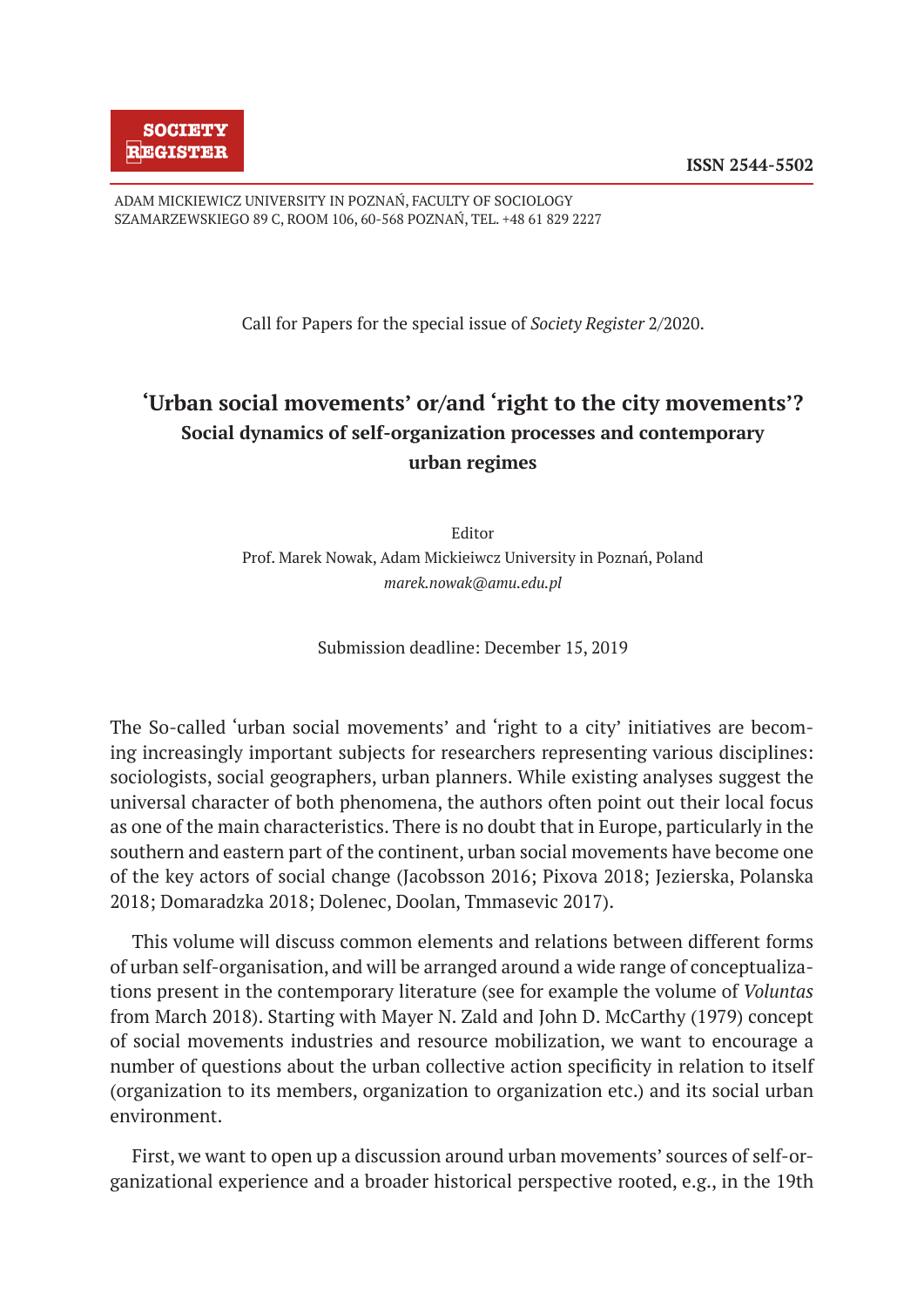century workers' movement, and later transformations towards so-called 'new social movements'. However, based on the universal modernization tendencies, the traditions of self-organization differ depending on the socio-historical context. For example, the contemporary movements in Central and Eastern Europe (partly similar to those in Southern Europe) tend to be more focused on a struggle with authoritarian regimes and a centralized nation state.

Secondly, we want to raise the question about the ideological content formulated by the movements operating around right to the city concept. This content includes claims expressed by umbrella structures (such as the Polish Congress of Urban Movements), housing initiatives and tenants' movement, or a plethora of associations, foundations and action groups that refer to the urban/bourgeois identity.

The third question refers to strategies and tools that the urban movements industries use to achieve their goals. This includes diverse strategies ranging from active engagement with the existing urban regime (e.g. taking up jobs in local administration or running for city council), through different levels of co-optation to contestation.

The fourth aspect concerns the 'potential for change' resulting from diverse forms of urban collective actions, including different forms of watchdog activities, co-management strategies, organized participation in electoral processes, and the colonization of mainstream political discourse.

Last but not least, the issue of the public/audiences of urban social movements remains an important question: what do we know about the supporters of the urban activists, and how this knowledge relates to the classic axes of division/equity (ownership, power, knowledge and respect)?

All the five questions/research problems are inspired by Claus Offe's juxtaposition of "new" and "old" social movements, and Manuel Castells' work distinguishing Urban Movement from Social Urban Movement (Castells 1983; Pickvance 2003). In this volume we want to follow with Urban Movements versus The Right to the City Movements discussion (cf. Nowak, Pluciński 2017; Pluciński 2018; Kubicki 2019). While those axes of division overlap imperfectly, we hope they trigger an interesting discussion in line with the main subject of the volume.

We invite you to submit contributions by December 15th, 2019. All papers will be subject to the *Society Register* review regime. The volume will be published in 2020. Please comply with the editing requirements of the American Sociological Association (ASA):

**https://www.asanet.org/sites/default/files/savvy/documents/teaching/pdfs/Quick\_Tips\_for\_ASA\_Style.pdf**

Expected date of publication: first half of 2020.

Authors must register online on the Society Register's webpage: **https://pressto.amu.edu.pl/index.php/sr** Guidelines: **https://pressto.amu.edu.pl/index.php/sr/about/submissions#authorGuidelines**